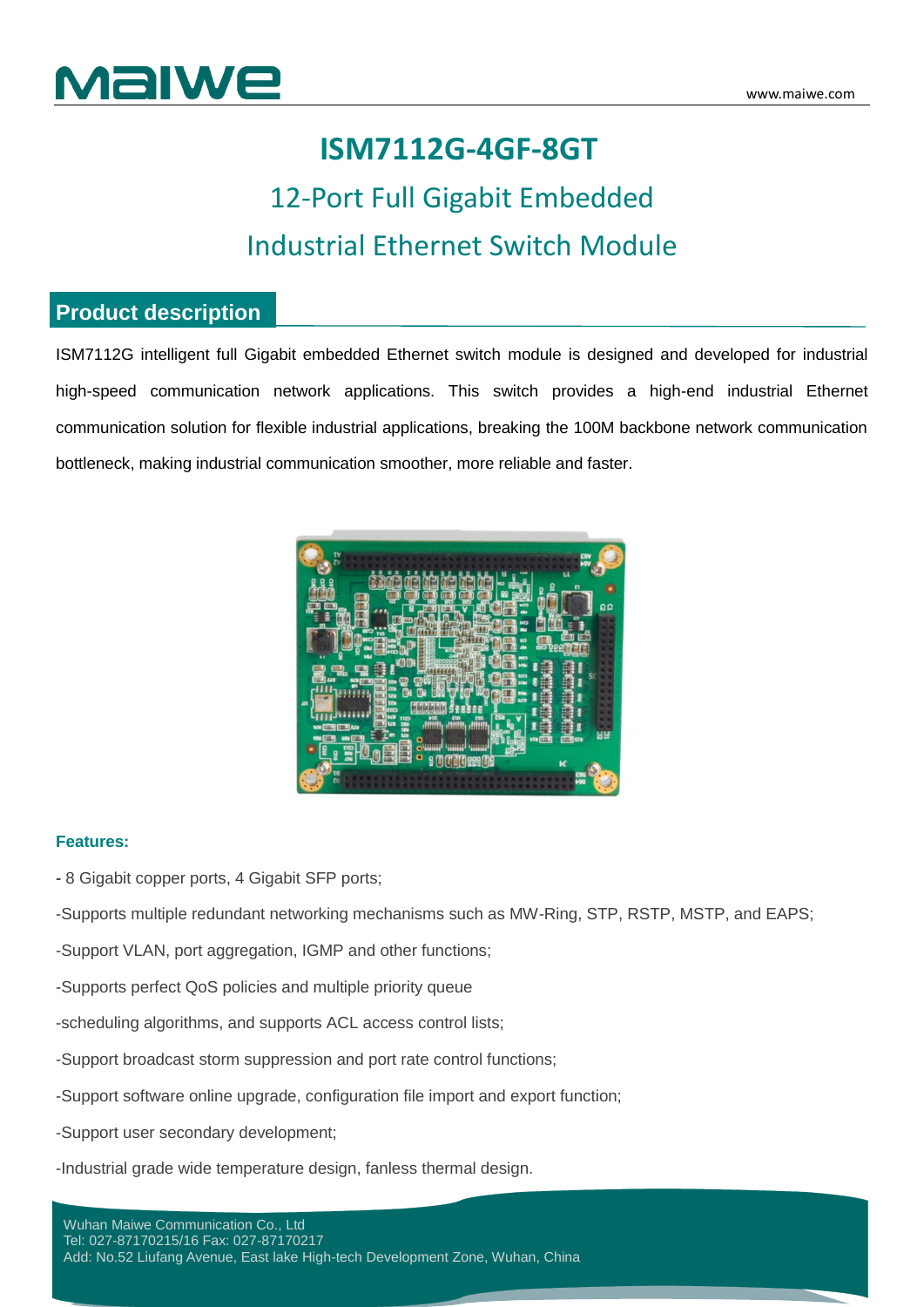# $\mathsf{M}\mathsf{al}\mathsf{we}\mathsf{...}\mathsf{...}$

## **Product specification**

| Support port speed limit<br>Support port aggregation<br>Support port flow control<br>Exchange function<br>Support port VLAN, IEEE 802.1Q VLAN<br>Support broadcast storm suppression<br>Support MW-Ring and the recovery time<20 ms.<br>Redundancy protocol<br><b>Support STP/RSTP</b><br>Support IGMP snooping<br>Multicast routing<br>Support static multicast<br>Support IEEE 802.1x<br>Support HTTP, HTTPS<br><b>Support RADIUS</b><br>safety technology<br>Support user rating<br>Support MAC address binding<br>Support SP, WRR queue scheduling<br>Service quality management<br><b>Support QoS settings</b><br>IP management<br><b>Support DHCP server</b><br>Support Console, WEB management<br>Support SNMPv1/v2c, which can be managed centrally by Maiwe PC<br>Support software upgrade<br>Support host computer IP/MAC conflict alarm<br>Support power failure alarm, power alarm, port alarm, support port mirroring<br>Management and maintenance<br>Support log viewing<br>Support Link-check<br><b>Support NTP</b><br>Support accept frame transmission frame statistics<br><b>Technical specifications</b><br>IEEE802.3 (Ethernet),<br>IEEE802.3u (100Base-TX and 100Base-FX),<br>IEEE802.3x (flow control),<br>IEEE802.3ab (1000Base-T),<br>IEEE802.3z (1000Base-LX) (1000Base-T),<br><b>Ethernet Standard</b><br>IEEE 802.1D (STP),<br>IEEE 802.1w (RSTP),<br>IEEE 802.1Q (VLAN),<br>IEEE 802.1p (priority),<br>IEEE 802.1x (access control)<br><b>Switch properties</b><br>Priority queue<br>$\overline{4}$ | <b>Software performance</b> |  |  |
|----------------------------------------------------------------------------------------------------------------------------------------------------------------------------------------------------------------------------------------------------------------------------------------------------------------------------------------------------------------------------------------------------------------------------------------------------------------------------------------------------------------------------------------------------------------------------------------------------------------------------------------------------------------------------------------------------------------------------------------------------------------------------------------------------------------------------------------------------------------------------------------------------------------------------------------------------------------------------------------------------------------------------------------------------------------------------------------------------------------------------------------------------------------------------------------------------------------------------------------------------------------------------------------------------------------------------------------------------------------------------------------------------------------------------------------------------------------------------------------------------------------------------------|-----------------------------|--|--|
|                                                                                                                                                                                                                                                                                                                                                                                                                                                                                                                                                                                                                                                                                                                                                                                                                                                                                                                                                                                                                                                                                                                                                                                                                                                                                                                                                                                                                                                                                                                                  |                             |  |  |
|                                                                                                                                                                                                                                                                                                                                                                                                                                                                                                                                                                                                                                                                                                                                                                                                                                                                                                                                                                                                                                                                                                                                                                                                                                                                                                                                                                                                                                                                                                                                  |                             |  |  |
|                                                                                                                                                                                                                                                                                                                                                                                                                                                                                                                                                                                                                                                                                                                                                                                                                                                                                                                                                                                                                                                                                                                                                                                                                                                                                                                                                                                                                                                                                                                                  |                             |  |  |
|                                                                                                                                                                                                                                                                                                                                                                                                                                                                                                                                                                                                                                                                                                                                                                                                                                                                                                                                                                                                                                                                                                                                                                                                                                                                                                                                                                                                                                                                                                                                  |                             |  |  |
|                                                                                                                                                                                                                                                                                                                                                                                                                                                                                                                                                                                                                                                                                                                                                                                                                                                                                                                                                                                                                                                                                                                                                                                                                                                                                                                                                                                                                                                                                                                                  |                             |  |  |
|                                                                                                                                                                                                                                                                                                                                                                                                                                                                                                                                                                                                                                                                                                                                                                                                                                                                                                                                                                                                                                                                                                                                                                                                                                                                                                                                                                                                                                                                                                                                  |                             |  |  |
|                                                                                                                                                                                                                                                                                                                                                                                                                                                                                                                                                                                                                                                                                                                                                                                                                                                                                                                                                                                                                                                                                                                                                                                                                                                                                                                                                                                                                                                                                                                                  |                             |  |  |
|                                                                                                                                                                                                                                                                                                                                                                                                                                                                                                                                                                                                                                                                                                                                                                                                                                                                                                                                                                                                                                                                                                                                                                                                                                                                                                                                                                                                                                                                                                                                  |                             |  |  |
|                                                                                                                                                                                                                                                                                                                                                                                                                                                                                                                                                                                                                                                                                                                                                                                                                                                                                                                                                                                                                                                                                                                                                                                                                                                                                                                                                                                                                                                                                                                                  |                             |  |  |
|                                                                                                                                                                                                                                                                                                                                                                                                                                                                                                                                                                                                                                                                                                                                                                                                                                                                                                                                                                                                                                                                                                                                                                                                                                                                                                                                                                                                                                                                                                                                  |                             |  |  |
|                                                                                                                                                                                                                                                                                                                                                                                                                                                                                                                                                                                                                                                                                                                                                                                                                                                                                                                                                                                                                                                                                                                                                                                                                                                                                                                                                                                                                                                                                                                                  |                             |  |  |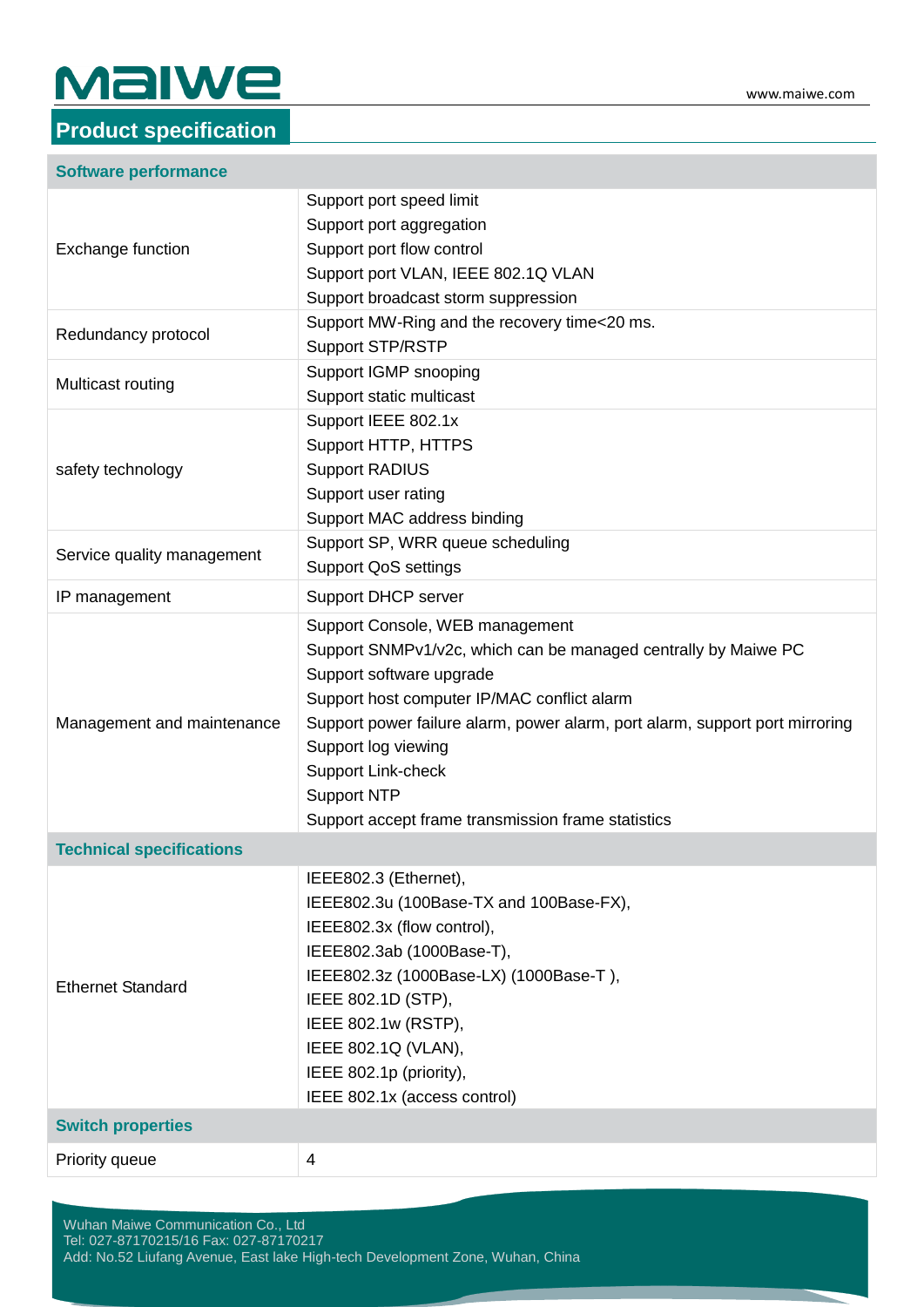# $\mathsf{\mathbf{M}\mathbf{al}\mathbf{w}\mathbf{e}}\mathsf{.}\qquad\qquad \qquad \mathsf{\mathbf{\mathsf{www.maiwe.com}}}$

| Number of VLANs                 | 4096                                                                                                                  |  |
|---------------------------------|-----------------------------------------------------------------------------------------------------------------------|--|
| Number of multicast groups      | 512                                                                                                                   |  |
| MAC table                       | 8k                                                                                                                    |  |
| Switch Bandwidth                | 24Gbps                                                                                                                |  |
| Packet forwarding rate          | 29.76Mbps                                                                                                             |  |
| <b>Switch Delay</b>             | $<$ 5µs                                                                                                               |  |
| <b>Interface</b>                |                                                                                                                       |  |
| Gigabit ports                   | Port numbers:12                                                                                                       |  |
|                                 | Connector: SFP type fiber port(LC interface, single or multi-mode), or RJ45<br>type copper port                       |  |
|                                 | Baud rate:1000Base-LX(fiber port), adaptive 10/100/1000M-Tx port                                                      |  |
| Indicator lights                | External indicator light, support system indicator, network management<br>operation indicator, ring network indicator |  |
| <b>Functions</b>                |                                                                                                                       |  |
| Reset function                  | Support                                                                                                               |  |
| <b>Restore Factory</b>          | Support hardware/software factory reset                                                                               |  |
| <b>Power Requirements</b>       |                                                                                                                       |  |
| Power input                     | DC3.3V(+5%)                                                                                                           |  |
| Power consumption               | < 10W                                                                                                                 |  |
| <b>Working Environment</b>      |                                                                                                                       |  |
| <b>Operating Temperature</b>    | $-40^{\circ}$ C $-70^{\circ}$ C                                                                                       |  |
| Storage temperature             | -40°C~85°C                                                                                                            |  |
| <b>Ambient Humidity</b>         | 5%~95%(non-condensing)                                                                                                |  |
| <b>Physical Characteristics</b> |                                                                                                                       |  |
| Shell                           | None                                                                                                                  |  |
| Installation                    | One row of 32-pin, two rows of 64-pin 2mm pitch double row female                                                     |  |
| Dimension                       | 90mmx72mmx21.6mm                                                                                                      |  |
| <b>Warranty</b>                 |                                                                                                                       |  |
| Warranty period                 | 5 Years                                                                                                               |  |
| Certification                   | CE, FCC, RoHS                                                                                                         |  |